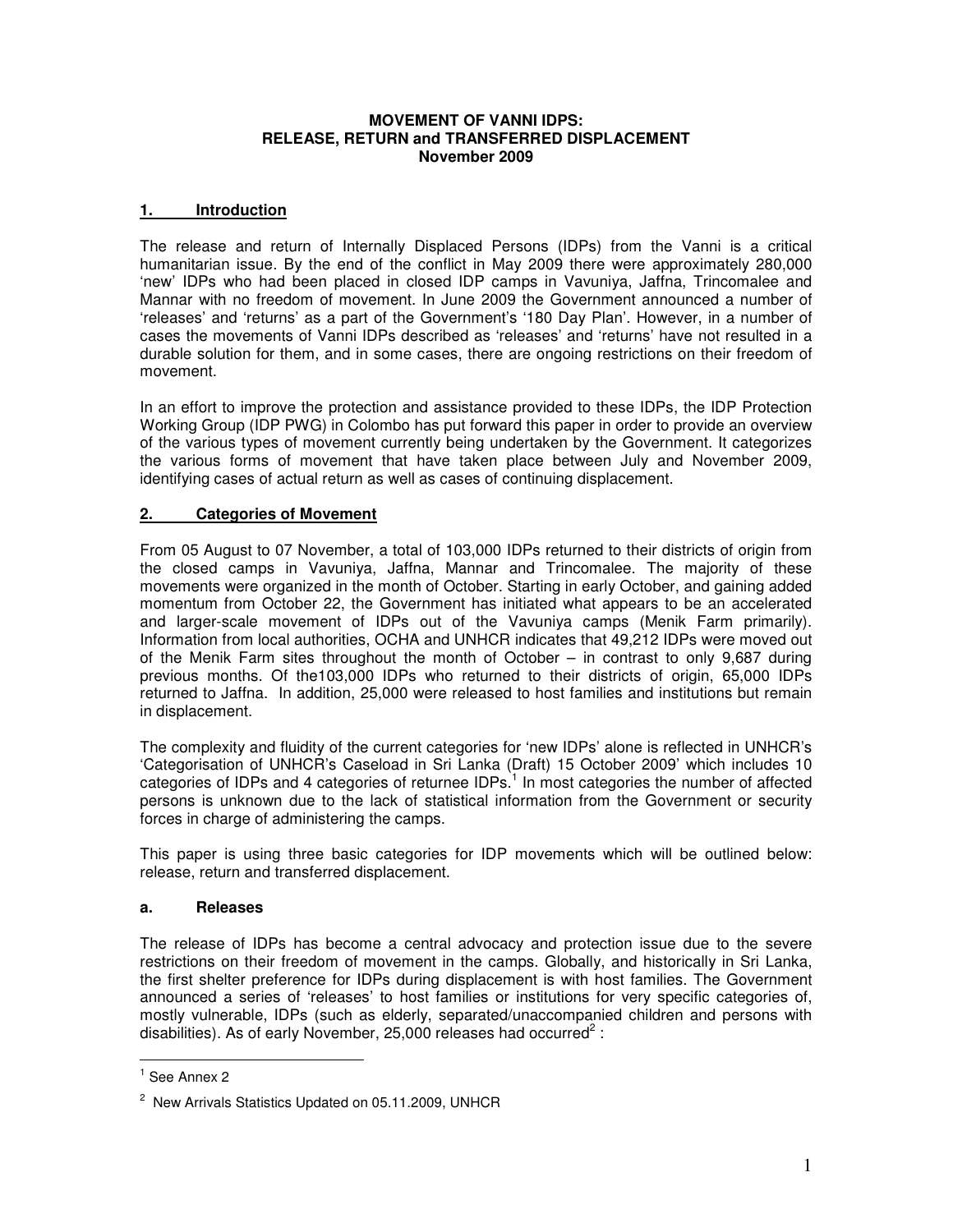- 19,529 IDPs released, primarily People with Specific Needs (initially elderly IDPs and pregnant women, but later expanded to students, priests, etc).
- 3,197 PWSNs released from camps in Mannar and 2,248 released from the Trincomalee site.

In September the Government also publicly announced a shift in policy towards the host family option. IDPs and host families were asked to apply for release, and those who were provided security clearance by the authorities would be released. In such cases the host family, in addition to the displaced family, have to fill out forms which have to be approved by the relevant Government and military officers. This move by the Government suggested that release was an option not just for PWSNs but also for other IDPs. With regards to the Vanni IDPs the term 'release' is understood to mean granting the displaced the right to stay with host families or alternative accommodation of their choosing. There has been no movement on converting existing camps into, or creating, open welfare camps, hence the host family option is the only option for IDPs who cannot return to their original homes and communities to secure their freedom of movement.

Not all persons eligible for release under this category have chosen to do so, or have been allowed to do so, for unknown reasons. There is also a general lack of information or clarity from the government on the process and criteria for approval for release. IDPs 'released' to institutions such as elderly homes have periodically had restrictions imposed on their freedom of movement outside of those institutions, together with delays or suspension of their eventual transfer to the homes of family members For reasons that are unclear, the Government no longer includes IDPs released to institutions in the official statistics. There is also no official assistance program for the 'released' thereby putting significant burdens on the host families. During the displacement in the East 2006-2007 displaced persons staying with host families were recognized as IDPs and were provided assistance as such.

There have been problems relating to the process in which releases have been carried out, including of PWSNs. A group of 1,547 pregnant women and their families were amongst the PWSNs released during October. The process was disorganized, without transport or transit accommodation provided, and the first women released did not have any official documentation authorizing their release. It was reported that 23 husbands of pregnant women were taken away on buses following interviews in Vavuniya camps with CID, and that no information has been provided regarding their current location. The women subsequently had to choose whether to leave the camp alone or wait for their husbands. The most recent category of PWSNs to be released has been families with children below the age of two, however the policy has not been applied uniformly throughout Menik Farm.

#### **b. Returns**

The Government has committed itself to speedy return and, as a part of the 180 day plan, it had originally announced that it would return 80% of all the Vanni IDPs by the end of 2009. More recent statements indicate that 31 January 2010 is now considered as the end of 180-day period. Return is taken to mean a durable solution where a displaced person goes back to their place of origin.

There are currently a number of obstacles to return including:

- Place of origin not yet cleared for return by Government
- IDPs not been screened for return
- Conflict-related damage to homes and infrastructure
- Lack of access to land and property in High Security Zones (Jaffna, including the Islands)

In early August the first Government facilitated 'returns' commenced with some 5,100 IDPs moved from camps in Jaffna (3550), Vavuniya (1,450) and Mannar (100) to the East and Jaffna. This was undertaken without the involvement of humanitarian agencies. Post release protection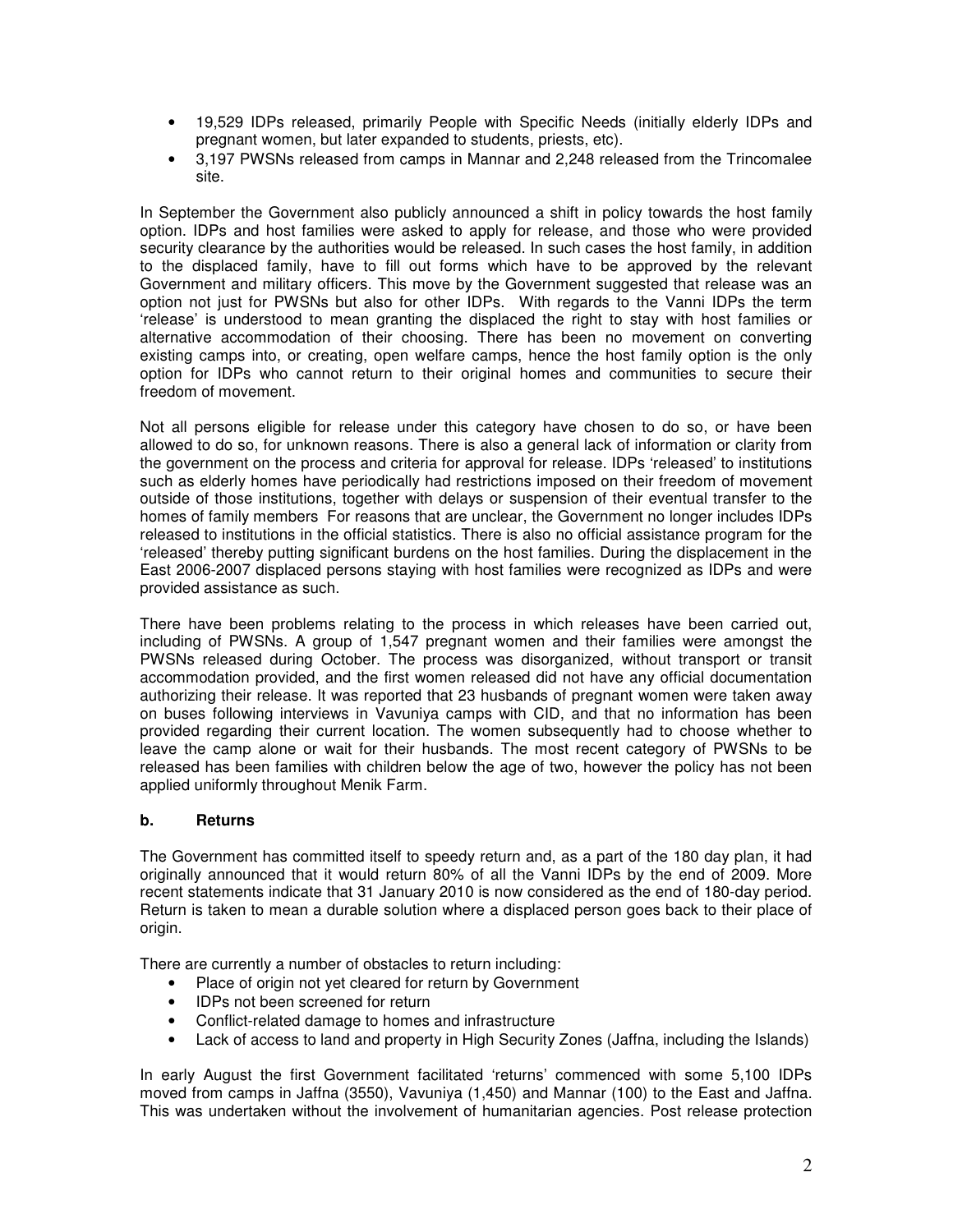monitoring by agencies in Jaffna revealed that many of these 'returned' IDPs had not actually returned home but were 'transferred displaced,' as they were either staying with host families or in old welfare centres. In the East, where fewer IDPs had returned, they were mostly living in their original homes or with host families.

The bulk of the movements in September were to new closed camps in the district of return (Jaffna, Mannar, Trincomalee, Batticaloa and Ampara). These movements were billed as 'resettlement,' but it soon became clear that these IDPs would not be allowed to go to their homes or host families, at least in the short term. Stay at those closed sites lasted from a few days to a few weeks but, by the end of October, the majority of IDPs had been permitted to leave these closed transit sites, except for some remaining ones in Mannar and Jaffna.

IDPs reported to agencies that they did not know they were going to be taken to 'closed transit camps' and that they had been told that they were going to return home. A number of returnees have been 'rearrested' from closed transit camps in the East<sup>3</sup> and in Mannar and sent to the separatee camps in Vavuniya as LTTE suspects.

The recent movements have taken place to all districts in the north and east, although by far the majority has been to Jaffna, with approximately 65,000 returns to that district. According to the Government, all IDPs from the eastern districts have already been moved out of the original closed IDP sites in Vavuniya.

Returns are also ongoing into the Vanni. The first area to be opened by the Government for return was Musali, Southern Mannar, in April 2009.<sup>4</sup> Since then, approximately 3,500 individuals were returned and granted a resettlement package which included: a six-month food ration (WFP), a NFRI package, and in required cases transitional shelters, in addition to livelihood assistance. The returns took place in line with national and international standards, with 'go-andsee visits' and consultations of IDPs who consented to return. The resettlement process for those who did go home was mostly in line with the Guiding Principles on Internal Displacement, including on the return being voluntary and informed. There have also been a few returns of 'old' IDPs to Northern Vavuniya from some of the old welfare centres in Vavuniya.

Since mid-October the Government has carried out further returns to Manthai West (Mannar District) Thunakkai (Mullaitivu District) and Killinochchi. Return monitoring by UN agencies in some of these areas indicate several serious problems with the current process. The returns to some areas of Mullaitivu and Killinochchi are not meeting the basic minimum standard of safety and security. De-mining surveys in these areas have not yet been completed and there have already been at least 4 incidents with unexploded ordinances in return areas. Lack of public transport and medical evacuation plans are exacerbating the mine and UXO threat as injured IDPs will be unable to access healthcare in a safe and efficient manner.

Many of the returns to the Vanni are also to isolated areas where basic infrastructure and public transportation have not been established. Lack of public transport combined with restrictions on movement of agencies in return areas (because of lack of de-mining) mean there may be no guarantee of receiving humanitarian aid, in particular food. This is of particular importance given that livelihood areas may not be accessible and will take some time to bear sustenance. It is not yet known whether or not returnees to the Vanni will be permitted to travel freely in and out of return areas as well as within Sri Lanka. Besides the freedom of movement concern in and by itself, this raises secondary concerns as to whether or not IDPs will be able to engage in barter and trade to supplement any humanitarian aid.

 $^3$  Acting military spokesperson Prasad Samarasinghe confirmed to the BBC Sinhala Service on 25 October. "Released IDPs rearrested" <u>www.bbc.co.uk/sinhala/news/story2009/10/091025\_tmvp\_idp.sthml</u><br><sup>4</sup> 'New' meaning those displaced in September 2007.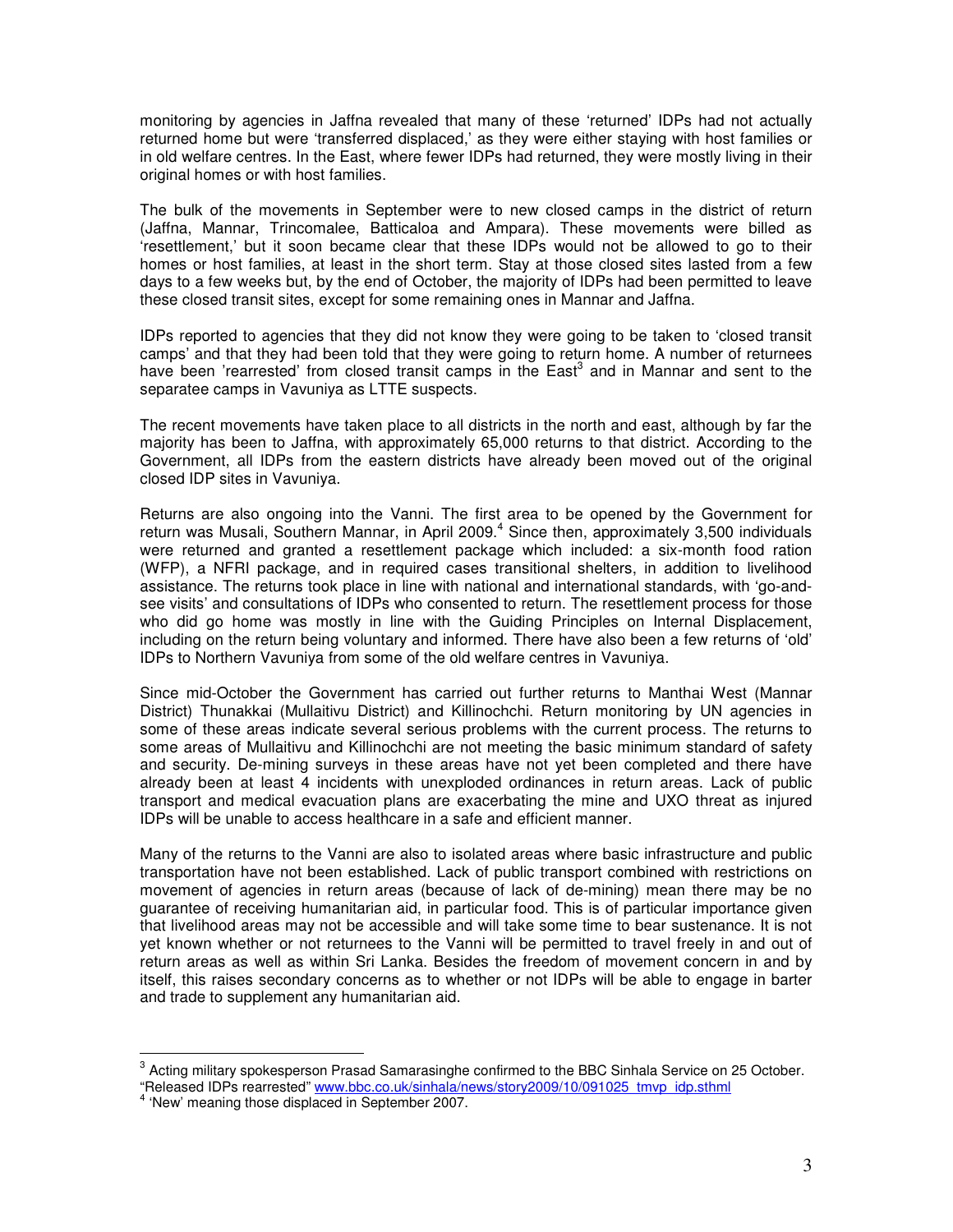Returnees in the Vanni have also reported heavy military presence in return villages and have expressed concern over what they perceive as an elevated risk of SGBV due to the relatively small number of returnees in certain locations;

At present only UN agencies are allowed access to the Vanni. This poses a major challenge to UNHCR and Unicef who, alone, will be unable to carry out adequate protection monitoring in areas of return without support from I/NGO partners.

#### **Transferred Displacement**

While there have been a large number of IDPs moved from the 'closed camps' particularly from August to October, which has been referred to by the Government of Sri Lanka as 'return' protection monitoring by agencies in the districts of return reveal that a significant proportion of those IDPs have not been able to return to their original homes.

In Jaffna, it is estimated that the number of actual returns in August was less than 15% (of approximately 3,500 IDPs). More recent UNHCR monitoring of returnees in Jaffna concludes that some 70% of returnees are staying with host families or even, in some cases, in long-term open IDP camps ('Welfare Centres') – 'hosted' by other IDPs sometimes in extremely poor and overcrowded shelters. Some IDPs reported they were unable to return to their place of origin due to their homes being either in High Security Zones or in parts of Jaffna or the Vanni, which remain off limits to civilians. Some families are landless and others reported that they own houses but they cannot move back immediately because of damage to properties. In some cases in the East, individuals who have been released have to report to security forces on a weekly basis, and there are protection concerns as both the released individuals and the host family are identified within the community.

Host families face a significant economic strain in providing assistance for IDPs who live with them. In general, the assistance being offered to these IDPs who have been released seems to be identical to that of 'return' ie WFP 6-month rations and Rs 25,000 shelter grant. In the past in Sri Lanka IDPs staying with host families continued to be recognized as IDPs and were provided some assistance until a durable solution could be found. However, so far in the context of this new resettlement phase, neither Government nor humanitarian agencies have distinguished between these categories.

#### **3. Protection Concerns**

As noted above there is a great degree of confusion as to whether IDPs who have been moved have actually returned or remain in displacement, particularly due to the lack of information to humanitarian actors on the current location of 'releases' and 'returnees.' The lack of information and clarity about the current categories of movements means the potential to monitor protection issues and promote **durable solutions** to displacement is seriously weakened. Moreover, it is difficult for humanitarian agencies and other actors to assess the type of assistance required.

Three types of durable solutions to internal displacement exist:

- 1. Return to the place of origin (referred to as *resettlement* in Sri Lanka);
- 2. Local integration in the areas in which IDPs initially take refuge; or
- 3. Settlement in another part of the country (referred to as *relocation* in Sri Lanka) 5

The Aide-Memoire on Resettlement (UN Office of the Resident Co-Ordinator, 20 August 2009), states that the preferred durable solution is return to the place of origin once the conditions conducive to return are in place – without ruling out the possibility of other durable solutions where IDPs are not able or willing to return. Displacement ends when one of the three durable

 $5$  The latter two options – local integration and settlement in another part of the country – are both termed as 'resettlement' by the Guiding Principles on Internal Displacement.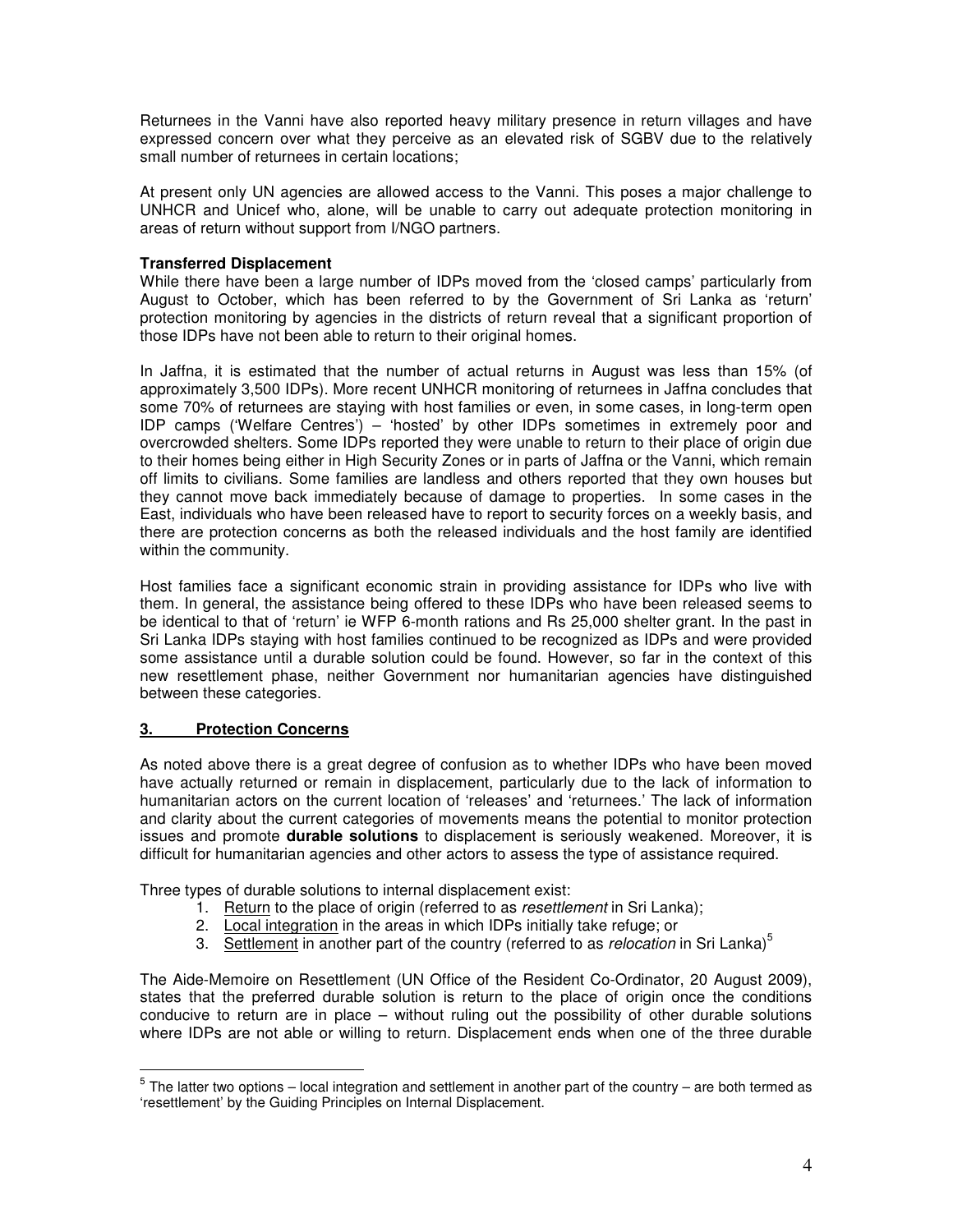solutions occurs and IDPs no longer have specific protection and assistance needs related to their displacement, and can enjoy their human rights in a manner no different to Sri Lankan citizens who were never displaced.<sup>6</sup> Internal displacement does not end suddenly. It is a process through which there is a diminishing need for assistance and protection. It is important to undertake an analysis of individuals' access to rights as part of regular protection monitoring and programmatic review.<sup>7</sup>

The distinction between transferred displacement and actual return is a critical one, and requires different protection and assistance strategies, with a view to supporting and promoting durable solutions as the ultimate objective. Transferred displacement – albeit in an area closer to their place of origin – does not mean that IDPs are necessarily closer to a durable solution. While the right to freedom of movement may be obtained (if they move to host families), other protection and assistance needs related to their displacement remain. Categorizing such IDPs as 'returns' risks compromising their right to receive ongoing humanitarian assistance and minimises the government's obligation to seek durable solutions.

Specific current protection concerns include:

- Distinction between 'return' and 'continuing displacement' either with host families, in welfare centres or in closed transit camps: There is a need for clarity on the part of the Government of Sri Lanka as it has multiple implications including on the decision making of IDPs and assistance packages for those being moved.
- Pre- and Post- Release and Return Information for IDPs and humanitarian agencies: IDPs do not have enough information regarding the return and release process. This is a basic issue which needs to be addressed by the Government. Humanitarian agencies have insufficient information on 'returns' and 'releases,' making planning and provision of assistance difficult and increasing protection concerns related to the movement of IDPs. There is a need for goand-see visits and humanitarian pre-return assessments. Agencies currently do not have information on the whereabouts of returnees and releases, which seriously hampers assistance provision and protection monitoring.
- Assistance packages: The assistance provided should depend on the category of movement and the status of the group. While one-off assistance may be suitable for genuine returnees, a longer term approach is needed for those in continued displacement. A policy decision needs to be made by the Government so as to ensure assistance is provided for continuing displacement and a basic standard resettlement package is provided for returnees.
- Family separation and Tracing: Some families reported they had been separated during the movements from the camps. In some cases this was due to one family member not yet being 'cleared' for movement due to continuing security concerns. In other cases families reported that some members had provided an address to facilitate their release to a district of return while others had remained in the camps in order to preserve their claim to property in Kilinochchi or Mullaitivu. In the case of elderly homes and orphanages it is still not clear whether all 'releases' have living family members or not. Priority should be given to establishing a system for family tracing for separated and unaccompanied children to avoid unnecessary institutionalization and ensure their prompt return to their families and

 $6$  In order to be considered 'durable', they must be based on three elements: 1) long-term safety and security; 2) restitution of or compensation for lost property, and 3) an environment that sustains life under normal economic and social conditions.

<sup>7</sup> Positive signals towards a durable solution would include: Adequate standard of living, including shelter, food, health care and water; Access to livelihood; Access to information; Access to justice (including documentation and mechanisms for property restitution or compensation; Acceptance by host/resident community and participation in community affairs; Availability of and access to public services including education and health services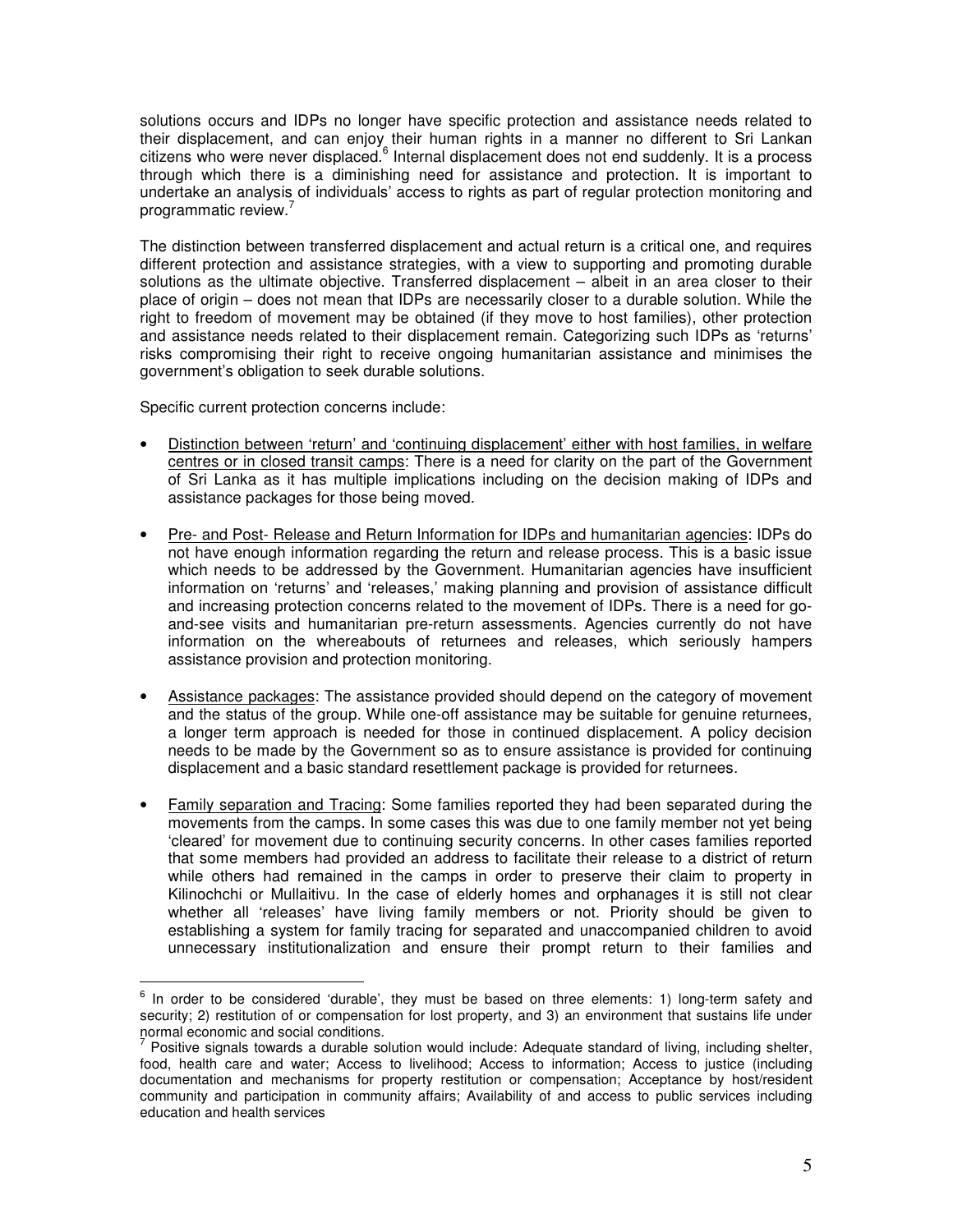communities. A full assessment should be conducted with systematic tracing and family reunification efforts.

- Claims to housing, land and property restitution: In addition to the basic assistance packages, there has to be an effort to review entitlements as part of an overall process to provide information to IDPs. The issue of documentation both for persons (national ID, birth, marriage and death certificates) and property is critical. There have to be efforts to ensure that IDPs understand the implications of the options they have to claim their legal rights. It is unclear what are the implications of return for families who may originate from other districts but have lived in the Vanni for a number of years and may even claim and own property in the Vanni. There are concerns among IDPs that in opting to return to the original place of origin, rather than recent habitual residence, these persons may not be able to move back to the Vanni.
- Medical assistance follow up: Some IDPs are receiving individual specialized medical treatments in the IDP camps including by humanitarian organizations. In Jaffna, upon their return children in need of therapeutic feeding were quickly identified and screened through a household visit and follow up on their condition is being provided. These positive examples need to be replicated in other areas of return and information on the return of vulnerable persons currently receiving specialized attention should be made available to humanitarian organizations to ensure ongoing treatment/intervention.
- Mine Action: Land that has undergone survey, battle area clearance and demining is not free from a residual threat. The Land Release Certificate does not guarantee 100 % clearance. People who were resettled recently have provided Mine Risk Education (MRE) agencies and village volunteers with information on suspect UXO and AXO. In the first 6 months of 2009 150 explosive items were reported this way. Significant efforts have been made by the government on de-mining with international support, and MRE has only recently been accepted as a life-saving or at least as a protective approach in the resettlement and recovery process.
- Return of 'Old IDPs': There are currently more than 214,000 'old' IDPs, with the largest case loads being the evicted Northern Muslim and Jaffna High Security Zones populations. There is a lack of information and reference to the 'old' IDPs in Government plans for resettlement, including in the 180 day plan.

#### **4. Recommendations**

#### **Returns**

- All Returns need to take place in line with the Guiding Principles on Internal Displacement and should be voluntary, fully informed and take place in safety and dignity and with respect for family unity.
- De-mining certification must be in place prior to return and Mine Risk Education should be provided prior to return as well as in return areas.
- Protection monitoring should be carried out pre-movement, during movement and post movement.
- Return is the preferred durable solution, which requires access to rights including property restitution, shelter and livelihoods.
- The Government should provide information to IDPs on the movement process, their rights, their entitlements to assistance and what they can and cannot expect in their places of origin. At a minimum information on the presence of civilian authorities in areas of return, the extent of available healthcare and how to access such healthcare, the extent of available transport,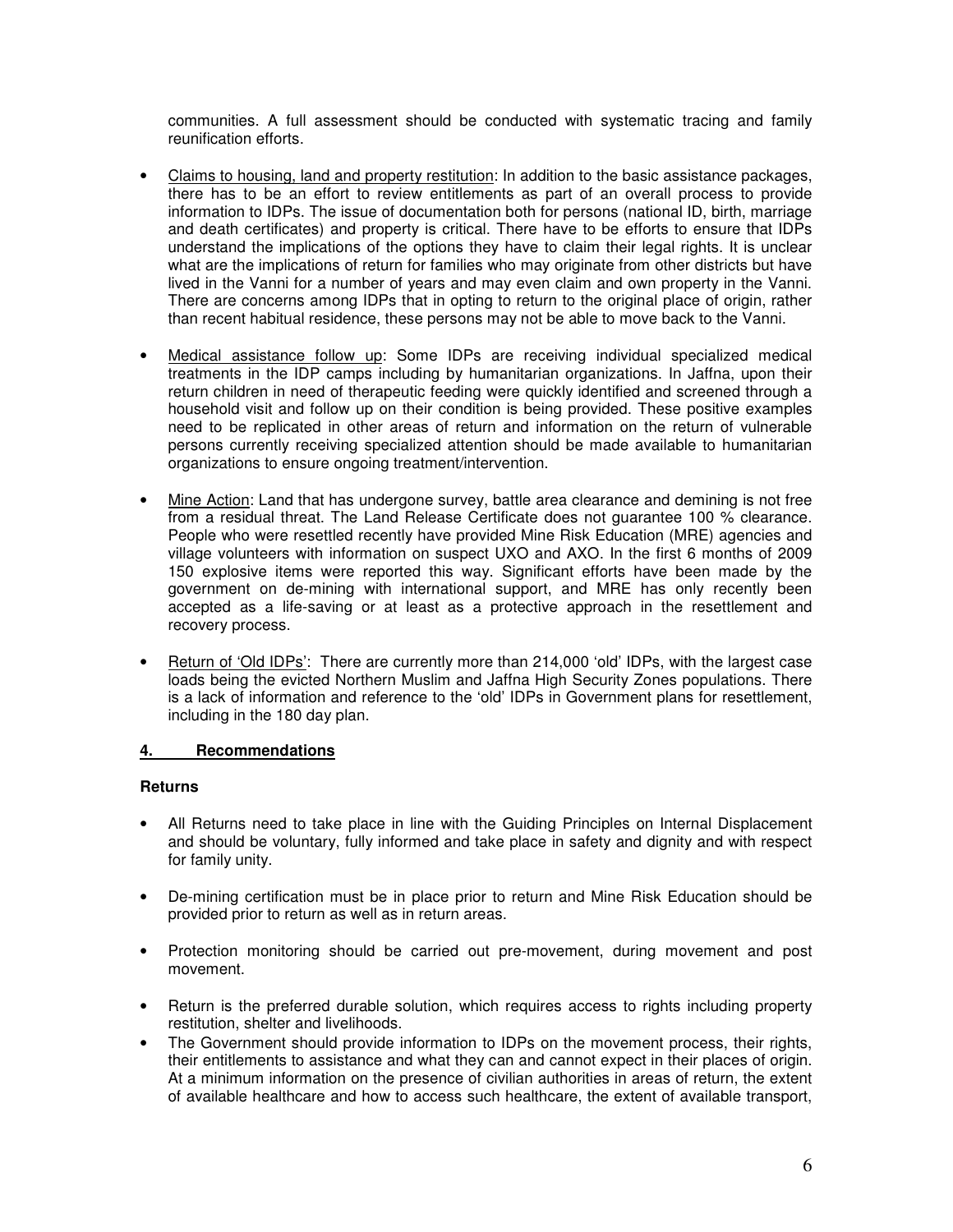the provision of other assistance including food and how to access such assistance, should be provided to IDPs prior to return.

- 'Go and See Visits' need to take place in order for IDPs to make voluntary and informed decisions on return.
- IDPs and returnees should be empowered to make decisions about their life and future and they should participate in all decisions taken by the Government and humanitarian agencies that may affect their well-being and rights.
- There should be full freedom of movement in and out of emergency IDP sites and all areas of return

#### **Assistance**

- The distinction between return and transferred displacement needs to be recognized. As such the Government, complemented by humanitarian agencies, should devise policy guidelines and implement differing yet equitable assistance, monitoring and protection programs to IDPs, returnees and host communities.
- Durable solutions should continue to be pursued for those who remain displaced.
- The Government should share information with humanitarian agencies about the final destination of IDP movements for programming purposes and humanitarian agencies should be allowed to carry out pre-return assessments.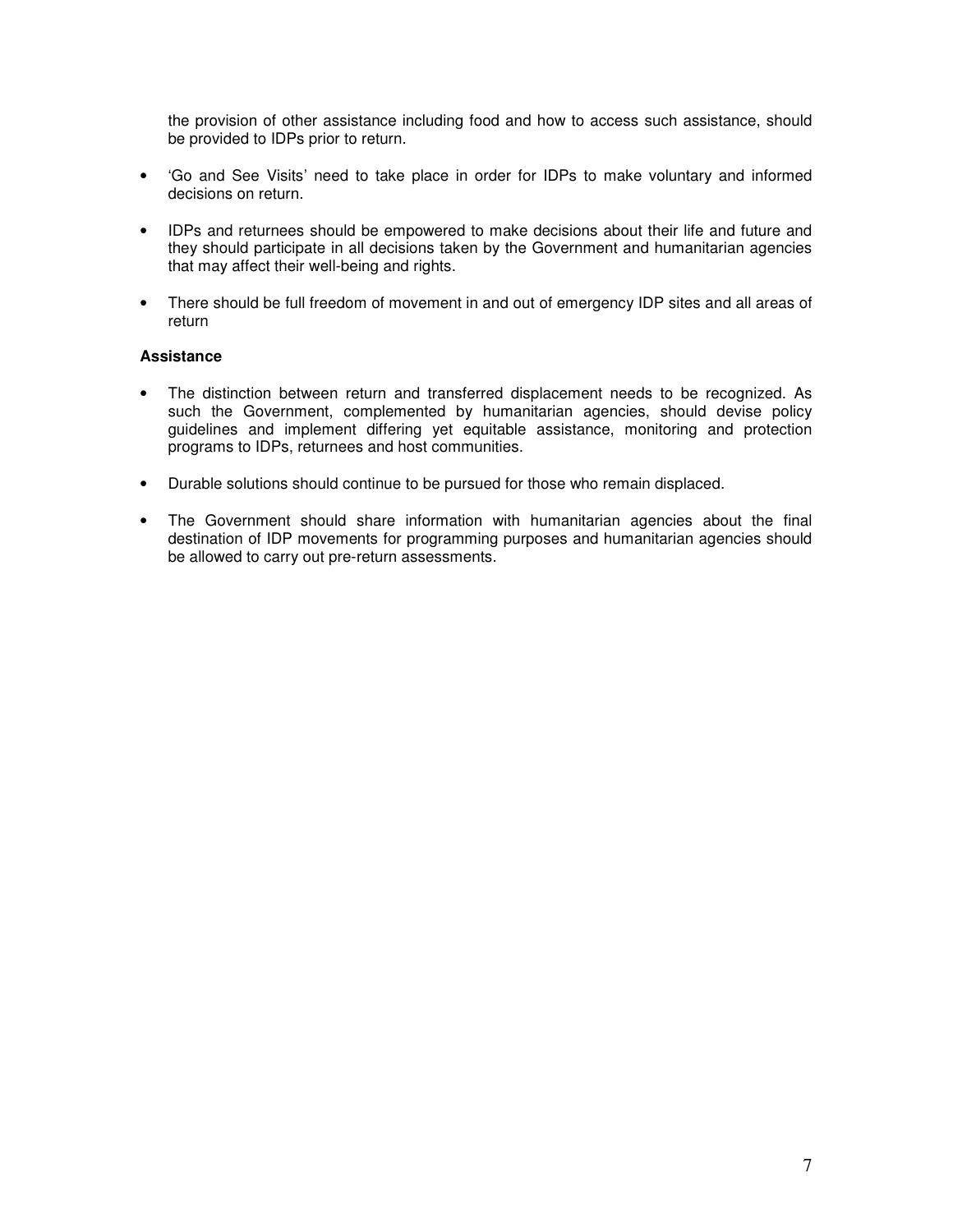# **Annex 1**

| Month | Population | Ampara | Batticaloa | Jaffna | Trincomalee | Mannar                                                                                                                                                      | Vavuniya                 | Mullaitivu                                                    | Killinochchi                 | Polonaruwa                   | res<br>Departur<br>Total |
|-------|------------|--------|------------|--------|-------------|-------------------------------------------------------------------------------------------------------------------------------------------------------------|--------------------------|---------------------------------------------------------------|------------------------------|------------------------------|--------------------------|
|       | Family     | 43     | 75         | 105    | 168         | $\qquad \qquad \blacksquare$<br>$\qquad \qquad -$<br>٠<br>٠<br>1<br>100<br>3<br>267<br>1,418<br>2,040<br>6,593<br>4,417<br>1,518<br>2,041<br>6,596<br>4,684 | $\overline{\phantom{a}}$ |                                                               | $\overline{\phantom{0}}$     | 391                          |                          |
| Aug   | Individual | 142    | 145        | 342    | 556         |                                                                                                                                                             |                          | $\blacksquare$                                                |                              | $\overline{\phantom{0}}$     | 1,185                    |
| Sept  | Family     | 105    | 483        | 1,634  | 407         |                                                                                                                                                             |                          | $\overline{\phantom{a}}$<br>٠<br>612<br>2,048<br>612<br>2,048 |                              | $\overline{a}$               | 2,730                    |
|       | Individual | 333    | 1,383      | 5,297  | 1,229       |                                                                                                                                                             |                          |                                                               |                              | $\qquad \qquad \blacksquare$ | 8,512                    |
| Oct   | Family     | 271    | 670        | 9,140  | 1,497       |                                                                                                                                                             |                          |                                                               | $\qquad \qquad \blacksquare$ |                              | 15,648                   |
|       | Individual | 1,835  | 1,835      | 27,706 | 4,778       |                                                                                                                                                             |                          |                                                               |                              |                              | 49,212                   |
| Total | Family     | 419    | 1,228      | 10,879 | 2,072       |                                                                                                                                                             |                          |                                                               | -                            |                              | 18,769                   |
|       | Individual | 2,310  | 3,363      | 33,345 | 6,563       |                                                                                                                                                             |                          |                                                               |                              |                              | 58,909                   |

# **Movement of Vanni Displaced from closed camps to Districts**